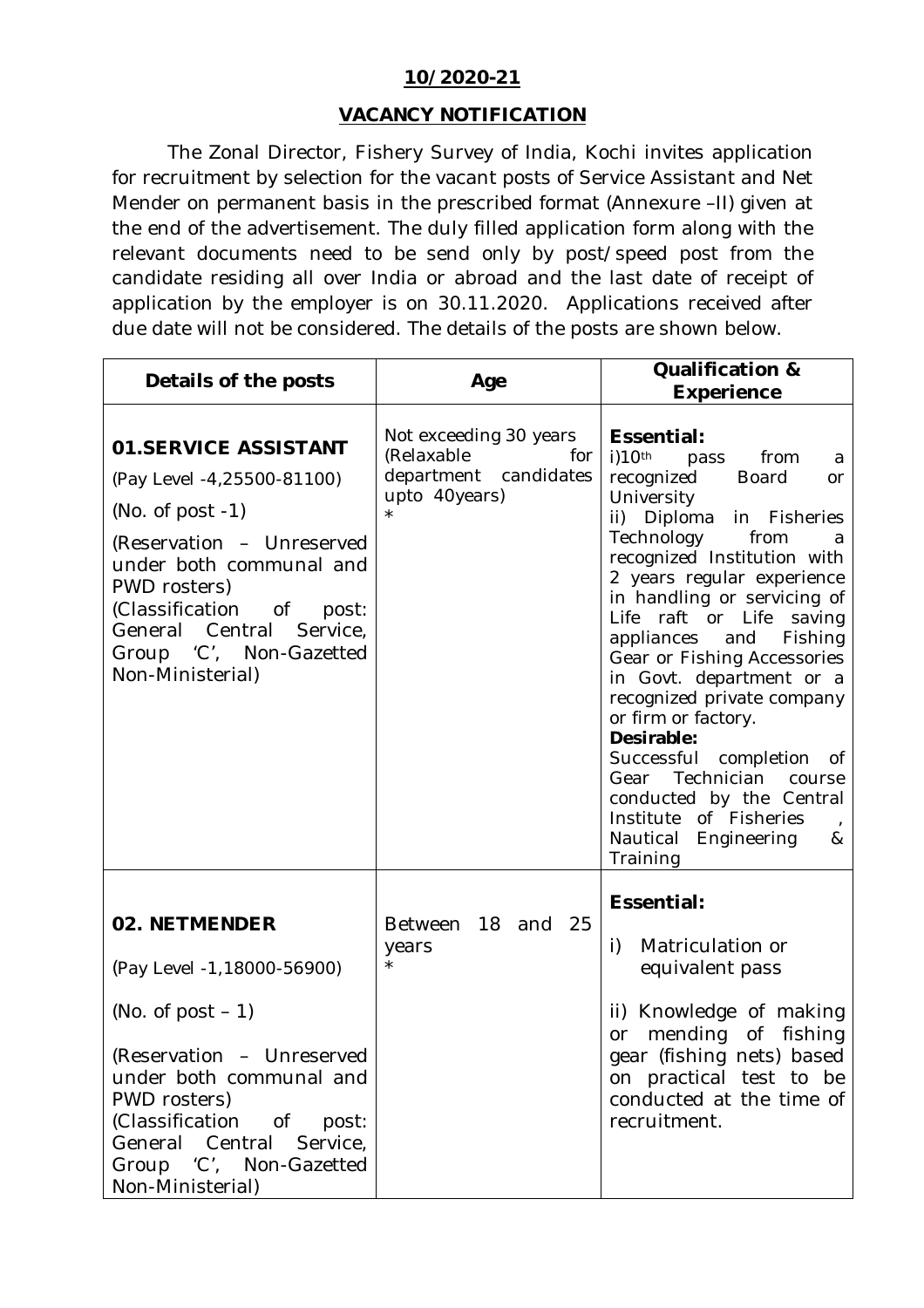\*Note :- The crucial date for determining the age limit shall be the closing date for receipt of applications from candidates in India ( and not the closing date prescribed for those in Assam, Meghalaya, Arunachal Pradesh, Mizoram, Manipur, Nagaland, Tripura, Sikkim, Ladakh division of Jammu and Kashmir State, Lahaul and Spiti District and Pangi Sub division of Chamba District of Himachal Pradesh, Andaman and Nicobar Islands or Lakshadweep).

The complete application (as per ANNEXURE II) along with copy of the relevant documents must be send to **"The Zonal Director, Cochin Base of Fishery Survey of India, Post Box No 853, Kochangadi, Kochi, Kerala 682005**". The application should reach this office **on or before 30-11-2020.**